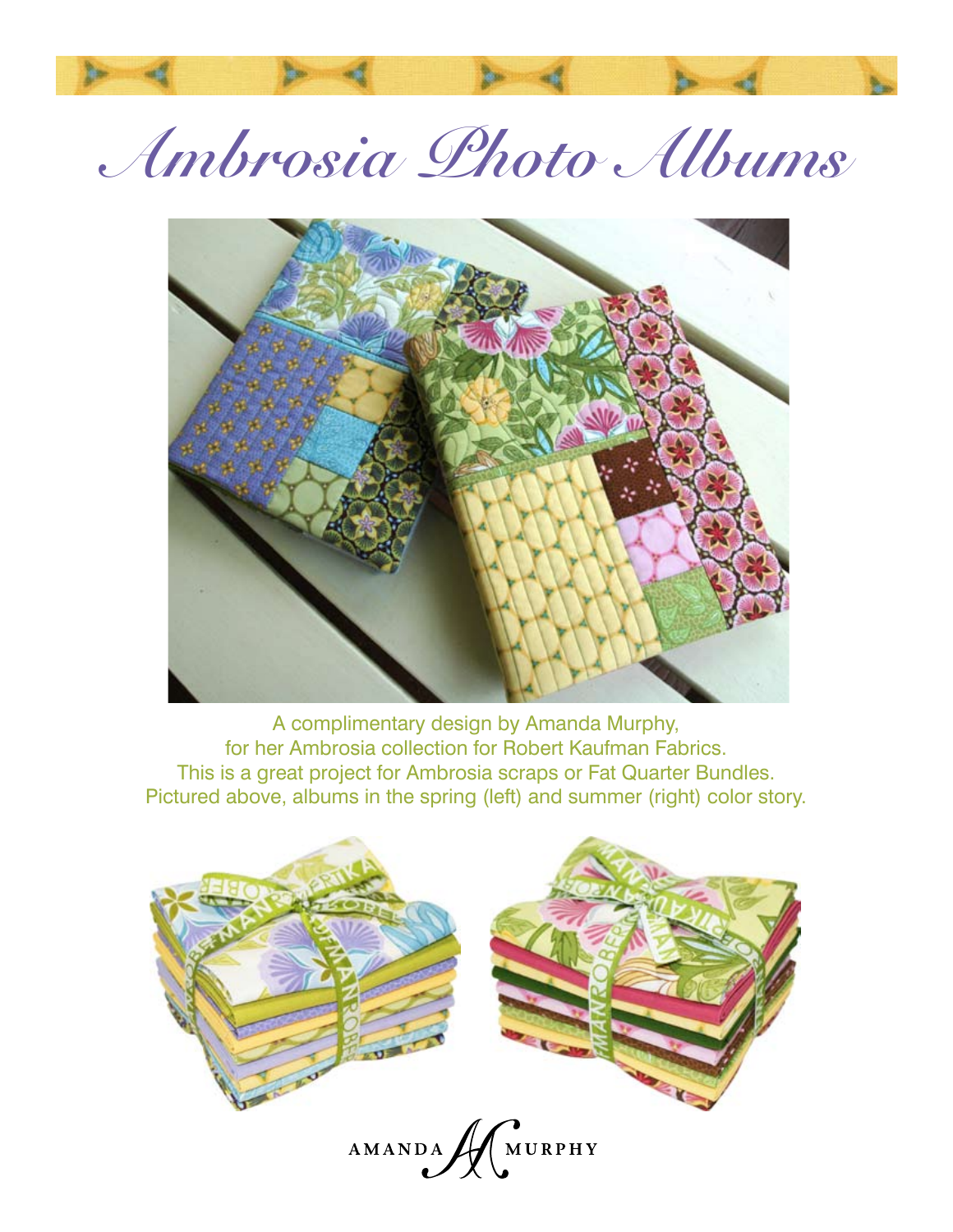

## **Ambrosia Photo Albums**

Designed and pieced by Amanda Murphy.

© 2010 Amanda Murphy. This complimentary pattern is for personal use only. Please feel free to share it with your friends, but the sale of this pattern or albums made from it is not permitted. Guilds or other educational organizations are permitted to use this project for a program. Thanks!

#### http://www.amandamurphydesign.com

#### http://amandamurphydesign.blogspot.com

*You will need an Ambrosia fat quarter bundle in either the Spring or Summer Color Story. (You will*  have enough leftover fabric to make a coordinating album by switching some of the cuts around.) *Alternatively, you will need 7 coordinating fabrics cut to the sizes specified below.*

*I used the Target linen 7-3/8" x 9-3/8" photo albums that retail for about \$7. (They have a piece of elastic that holds them shut; you can cut that off.) To adjust these directions for a directions for a different sized album see the note on resizing on the next page BEFORE cutting your fabric.*

| <b>Fabric</b>              | <b>Ambrosia Spring Album</b>                    | <b>Ambrosia Summer Album</b>               | <b>Dimensions</b>                     |
|----------------------------|-------------------------------------------------|--------------------------------------------|---------------------------------------|
| A                          | green medallion print<br>(AAM-10756-192)        | pink medallion print<br>(AAM-10756-193)    | 2 (10-1/2" x 3") rectangles           |
| B                          | periwinkle/blue floral print<br>(AAM-10757-192) | green/pink floral print<br>(AAM-10757-193) | 1 $(4-3/4" \times 12-1/2")$ rectangle |
| C                          | blue leaf print<br>(AAM-10758-192)              | green leaf print<br>(AAM-10758-193)        | 1 $(3/4" \times 12 - 1/2")$ rectangle |
| D                          | purple crackle print<br>(AAM-10760-192)         | yellow circle print<br>(AAM-10759-136)     | 1 ( $6" \times 9"$ ) rectangle        |
| E                          | yellow circle print<br>(AAM-10759-136)          | brown crackle print<br>(AAM-10760-193)     | $2(2-1/4")$ squares                   |
| F                          | blue leaf print<br>(AAM-10758-192)              | pink circle print<br>(AAM-10759-193)       | $2(2-1/4")$ squares                   |
| G                          | green circle print<br>(AAM-10759-192)           | green leaf print<br>(AAM-10758-193)        | 2 (2-1/2" x 2-1/4") rectangles        |
| muslin                     |                                                 |                                            | $11" \times 18"$                      |
| cotton batting             |                                                 |                                            | $11" \times 18"$                      |
| lining fabric              | periwinkle/blue floral print<br>(AAM-10757-192) | green/pink floral print<br>(AAM-10757-193) | $10-1/2"$ x 14"                       |
| ultrasuede or<br>wool felt |                                                 |                                            | 2 (3" x 10-1/2") rectangles           |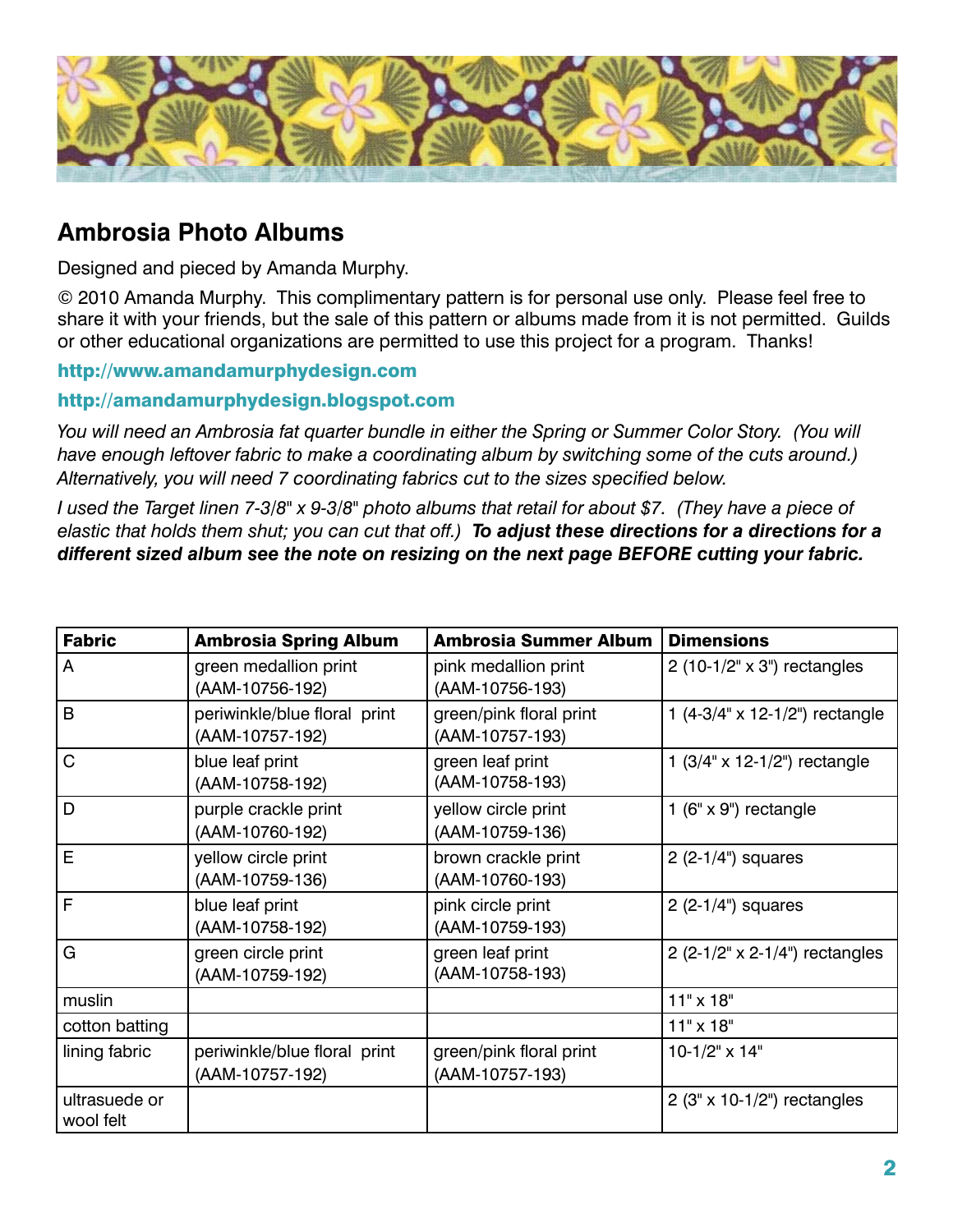